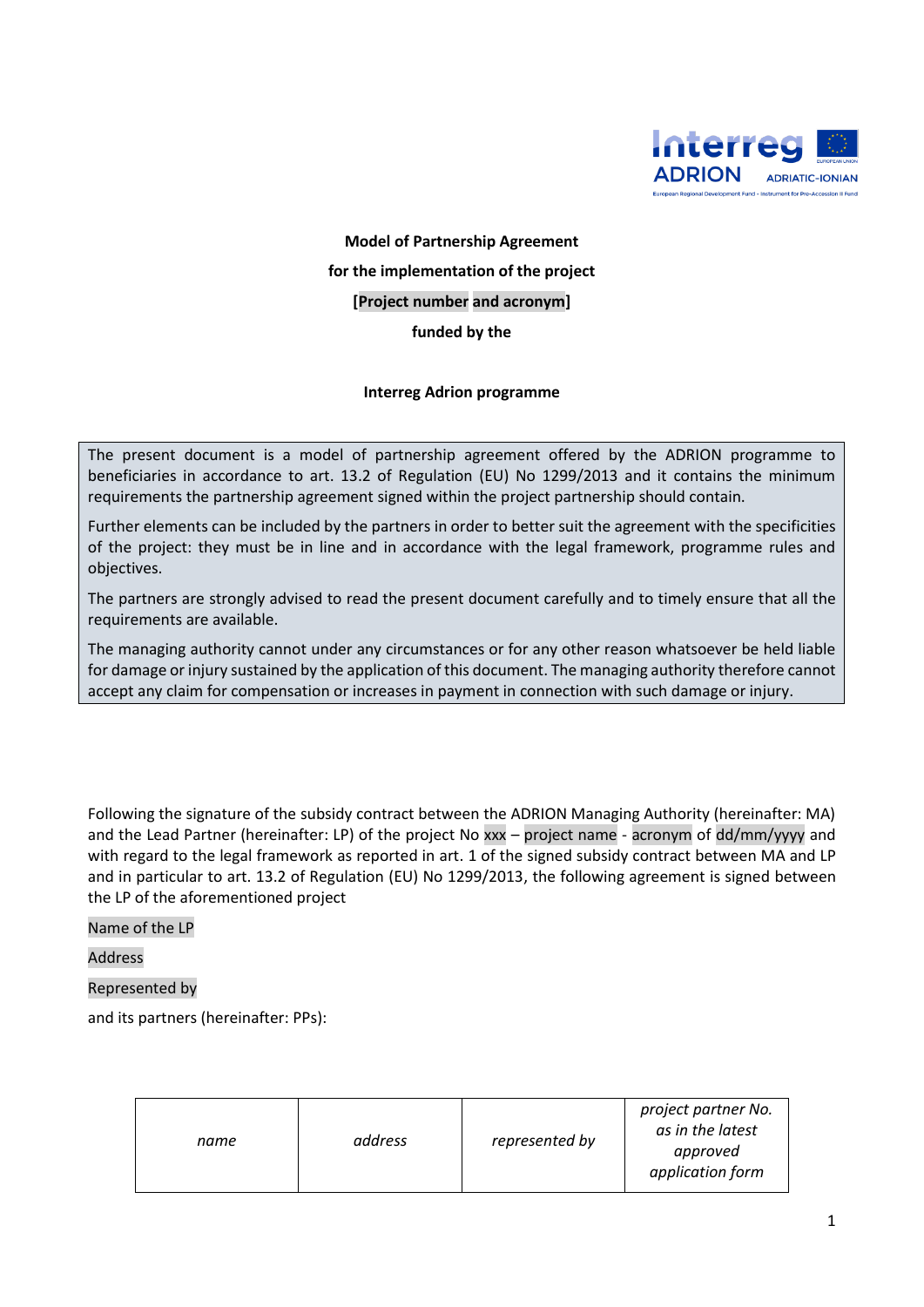| <b>XXX</b> | XXX | Xxx | PP1             |
|------------|-----|-----|-----------------|
| <b>XXX</b> | XXX | Xxx | PP <sub>2</sub> |
| <b>XXX</b> | XXX | Xxx | PP x            |

## **Definitions**

The following definitions shall be used in the present agreement:

- 1. *Lead Partner*: the Lead Beneficiary that takes the overall responsibility on behalf of the partners within the meaning of art. 13 of Regulation (EU) No 1299/2013 (hereinafter referred to as: LP);
- 2. *Project Partner*: any institution/body included in the approved application form and financially participating and contributing to the project implementation and reporting (hereinafter referred to as: PP);
- 3. *Associated Partner*: any institution/body included in the approved application form and involved in the project without financially contributing to it (hereinafter referred to as: AP).

# **Article 2**

# **Subject of the Partnership Agreement**

- 1. The subject of this Partnership Agreement is the laying down of the arrangements ruling the relations between the LP and all PPs in accordance with the latest version of the approved application form.
- 2. The latest approved application form and the latest version of the subsidy contract are integral part of this agreement. The LP shall be in charge of updating the agreement and of informing the PPs accordingly.
- 3. The LP and PPs commit themselves in fully respecting the present agreement and in jointly implementing the approved project with the aim of reaching the planned goals and realize the proposed outputs to their best capacity and ability.

## **Article 3**

## **Object of use and eligibility of expenditure**

- 1. The LP and PPs shall exclusively use the EU funds (ERDF and IPA II) of the ADRION programme for the implementation of the project.
- 2. As a general rule, project expenditure can be considered eligible and qualified for a subsidy if it has been incurred within the start and end date reported in the approved application form and in it listed, with the exception of preparation costs and costs related to the fulfilment of project administrative obligations for project closure, for which specific rules apply.
- 3. Rules on eligibility of costs are provided in the programme documents in accordance with art. 26 of Regulation (EU) No 1299/2013.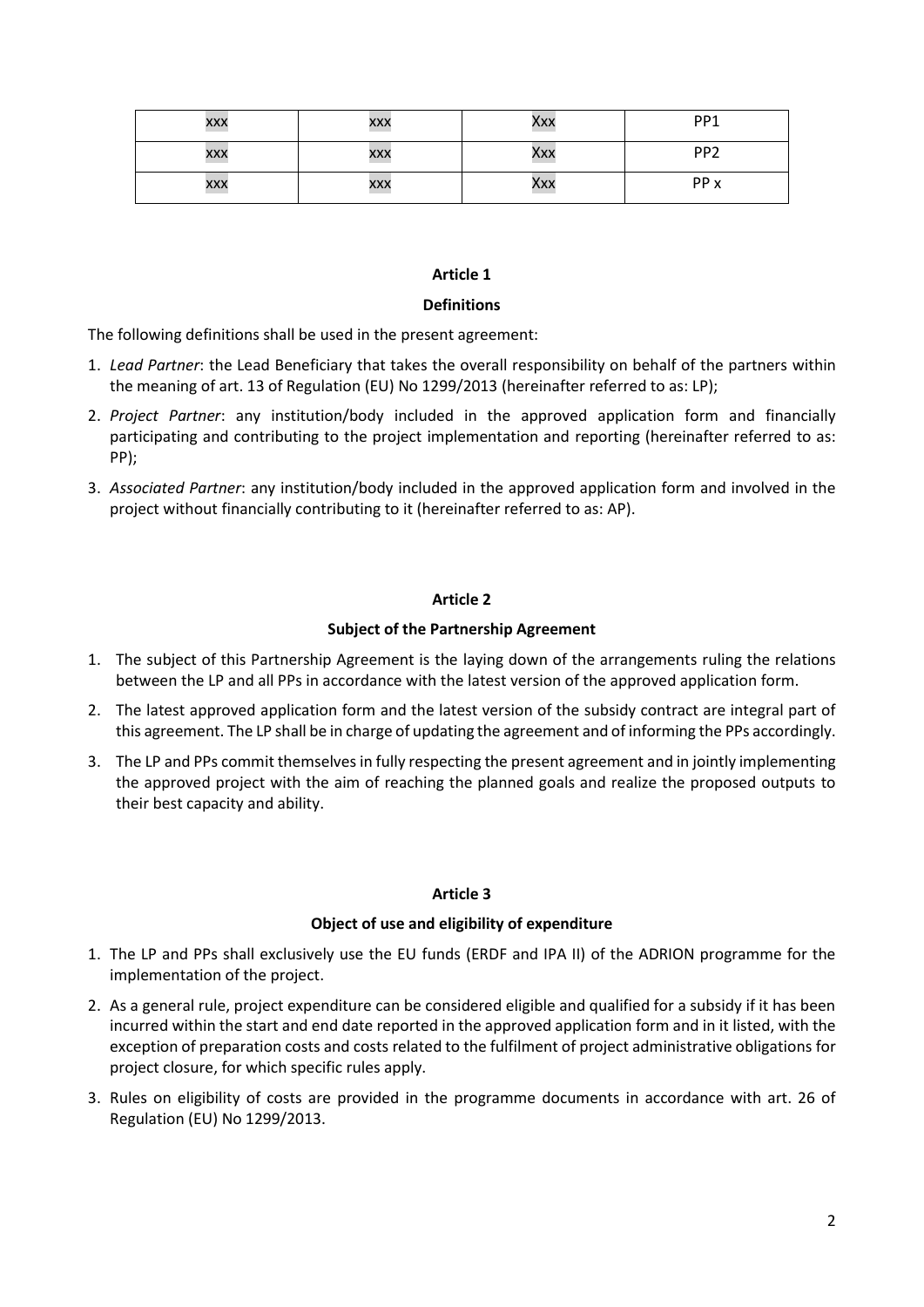# **Activities of Project Participants in the project**

1. Activities and roles of the LP, PPs and APs are reported in the latest approved application form.

## **Article 5**

# **Obligations and responsibilities of the Lead Partner**

1 The LP is the sole responsible partner towards the MA with regard to the coordination, management, and implementation of the approved project and shall respect all conditions and requirements set forth in the subsidy contract.

In addition the LP shall:

- a) Inform the PPs on the signature of the Subsidy Contract;
- b) Inform the MA without delay when the present agreement is signed by all PPs;
- c) Keep all PPs informed on a regular basis about all relevant communications with MA/JS;
- d) Inform all PPs about all essential issues related to the project implementation without any delay;
- e) Ensure that the expenditure presented by the PPs have been verified by controllers and by the LP entrusted;
- f) Ensure that the expenditure declared by the participants have been incurred only for the purpose of implementing the project and corresponds to the activities agreed between the LP and PPs themselves in the frame of the approved application form;
- g) Ensure the correct monitoring of activities implemented outside the Union part of the programme area by ERDF PPs;
- h) Submit the applications for reimbursement together with the project progress reports to the MA/JS by the deadlines given in the subsidy contract;
- i) Submit the MA/JS the project final report at the closure of the project;
- j) Transfer the EU Funds (ERDF and/or IPA II contribution) to the PPs according to each application for payment approved by the MA/JS, without delay and in any case no later than xxx [timeframe to be defined by the partnership]. No deduction, retention or any other specific charges can be made by the LP concerning the approved amount when transferring the contribution and no legal dispute between the LP and the PP concerned could be subject to any compensation from the approved amount to be transferred by the LP to the PP;
- k) Have a separate accounting system for project implementation so as to allow the identification of costs within the project and assure transparent financial flows of project funds (open separate (sub)account);
- l) Use relevant electronic monitoring system (hereinafter eMS) for exchanging information and reporting to relevant programme bodies.
- 2. For the irregularities committed by a PP, the LP has the right to request to the PP the repayment of the community contribution unduly received from the programme.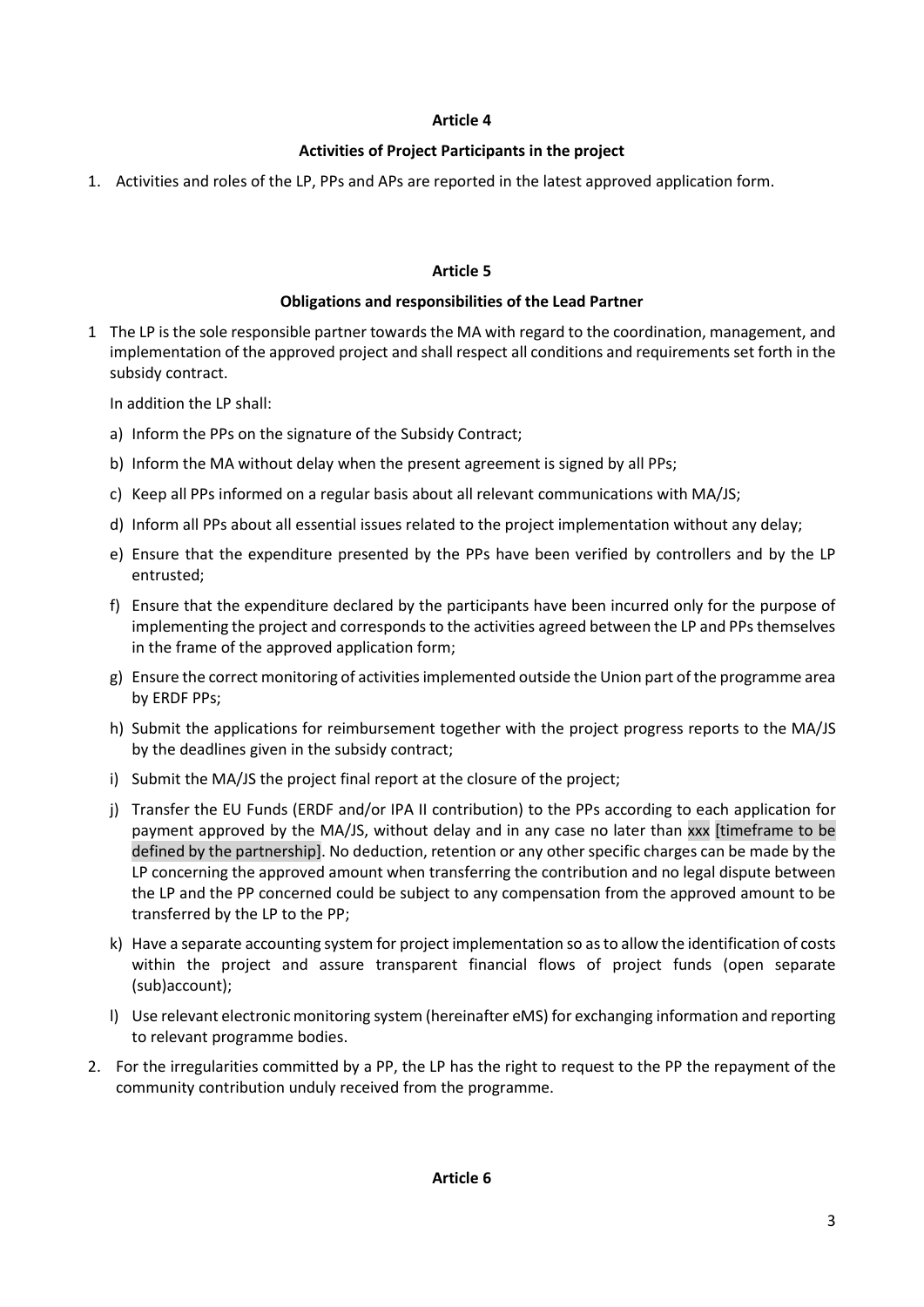#### **Obligations of the Project Partners**

1 Each PP shall comply with all the relevant legal and other requirements in accordance with art. 18.3 of Regulation (EU) No 1299/2013 and shall ensure that all the necessary approvals for the project implementation (e.g.: building permissions, environmental impact assessment etc.) have been obtained.

In particular, each PP shall be responsible of the following – in relation to the part of the project it is responsible for:

- a) Ensure the adequate storage of data (physical and/or electronical), in accordance with the requirements of the ADRION programme and communicate it to the LP, including eventual changes on location;
- b) Ensure an adequate audit trail of all the transactions related to the project implementation, through a separate accounting system or adequate accounting codes, in order to allow the identification of all the financial operations within the whole project duration;
- c) Ensure the respect of horizontal principles like equal opportunities, protection of environment, equal opportunities between men and women and non-discrimination;
- d) Ensure the respect of public procurement irrespective of its legal status;
- e) Ensure that in case part of the funded activities are granted under the *de minimis* regime, all the necessary requirements are respected during project implementation by the affected PPs. [specific contractual conditions on State aid elaborated for the project following project assessment and affected PPs – for standard projects 2<sup>nd</sup> call – are to be added];
- f) Ensure that all or part of its activities is not funded by other public funds (national, European or granted by other international organizations);
- g) Use relevant electronic monitoring system (hereinafter eMS) for exchanging information and reporting to relevant programme bodies.
- 2 As far as the project implementation is concerned, each PP shall:
	- a) Timely start its project activities in accordance with the project calendar and through the setting in place of timely measures;
	- b) Appoint the necessary personnel to ensure the sound and timely project implementation;
	- c) Ensure the respect of branding and communication rules;
	- d) Provide the requested information and data to experts or bodies appointed by the programme authorities for evaluation or research activities;
	- e) Timely provide information requested by the LP on behalf of the MA/JS;
	- f) Immediately inform the LP if problems in project management arise, if there are difficulties in reaching the spending performance and if a revision of the application form is necessary;
	- g) Be responsible for the sound financial management of the funds allocated to it, including the repayment of the contributions from the EU funds (ERDF/IPA II) unduly paid to the LP;
	- h) Ensure a quality performance in relation to the project implementation as well as to the achievements of outputs and contribution to the achievement of programme results;
	- i) Ensure that a copy of produced deliverables when possible or related descriptive materials (e.g.: photos) is submitted to the MA via the JS together with the progress report; ensure also that a copy of the produced deliverable/material is stored at its or PPs' premises for audit and control purposes.
- 3 If a PP finds itself in the situation of undertaking in difficulty, within the meaning of point 24 in conjunction with point 20) of the "Guidelines on State aid for rescuing and restructuring non-financial undertakings in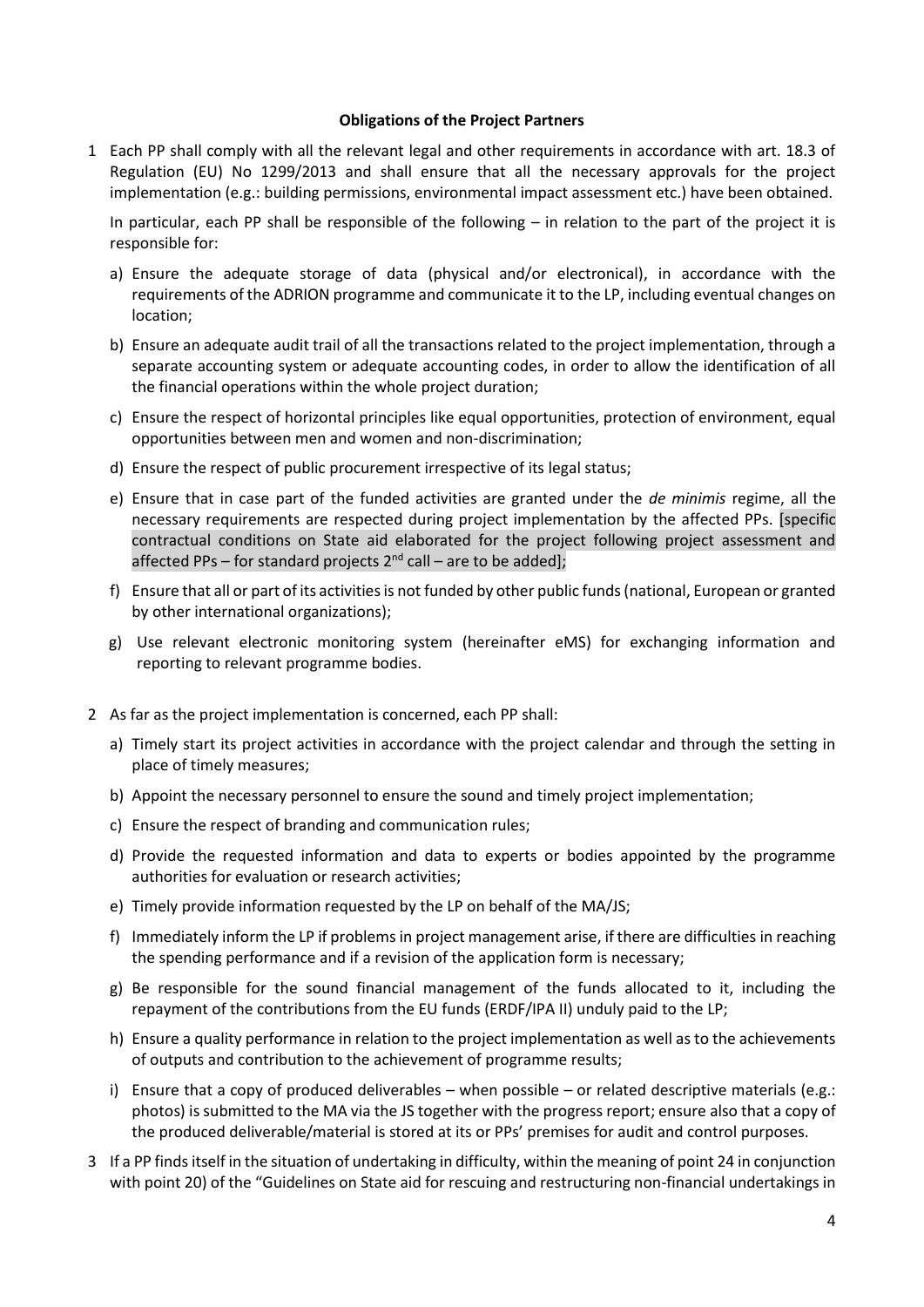difficulty" (Communication from the Commission No. 2014/C 249/01 of 31.07.2014) in compliance with article 3(3) d) of Regulation No 1301/2013, the concerned PP shall immediately inform the LP that shall, in turn, immediately inform the MA/JS.

## **Article 7**

## **Project steering committee**

- 1. In order to ensure a sound project management and implementation, the LP and PPs shall set in place a steering committee.
- 2. The steering committee is a decision making body at project level and shall be composed by duly authorised representatives of the LP and all PPs. The steering committee shall meet on a regular basis and be ruled by its own procedures. The steering committee may also involve the APs and other stakeholders external to the project partnership if so decided.
- 3. The steering committee shall, at least:
	- a) Be responsible for the monitoring of the implemented activities;
	- b) Be responsible of the monitoring of the contribution to the achievement of programme results in the approved application form;
	- c) Be responsible for the monitoring of the financial performance and of the eventual countermeasures to be adopted;
	- d) Be informed and approve project deviations or changes, including changes within the partnership;
	- e) Be responsible for the settlement of any disputes within the partnership;
	- f) Be responsible for the setting in place of ad hoc working groups or task forces within the project if necessary;
- 4. The LP shall invite the MA via the JS to participate in project Steering Committee meetings as an observer and send the related minutes to the MA via the JS.

## **Article 8**

## **Reporting obligations of the PPs**

- 1. Each PP may submit a partner project report only after having submitted proofs of progress of its respective activities in relation to the planned deliverables, outputs and related indicators as reported in the latest approved application form. Progress in activities shall be described in the partner activity and financial reports. The progress in the project implementation shall be in compliance with the principle of sound financial management (principles of economy, efficiency and effectiveness).
- 2. Progress in activities and advancement in expenditure shall be provided through the accurate filling in of the reporting templates to be submitted via e-MS to the LP. Changes in the content of the documentation or other requirements set by the programme are not possible.
- 3. Reports shall be accompanied by the certificates of national controllers attesting the eligibility of expenditure in accordance with verifications performed in accordance with art. 9.1.
- 4. All PPs expenditure shall be reported in Euro (EUR). Expenditure incurred by PPs in a currency other than EUR shall be converted into EUR by using the automatic calculation provided by the e-MS referring to the month during which expenditure is submitted for verification to the controller by using the monthly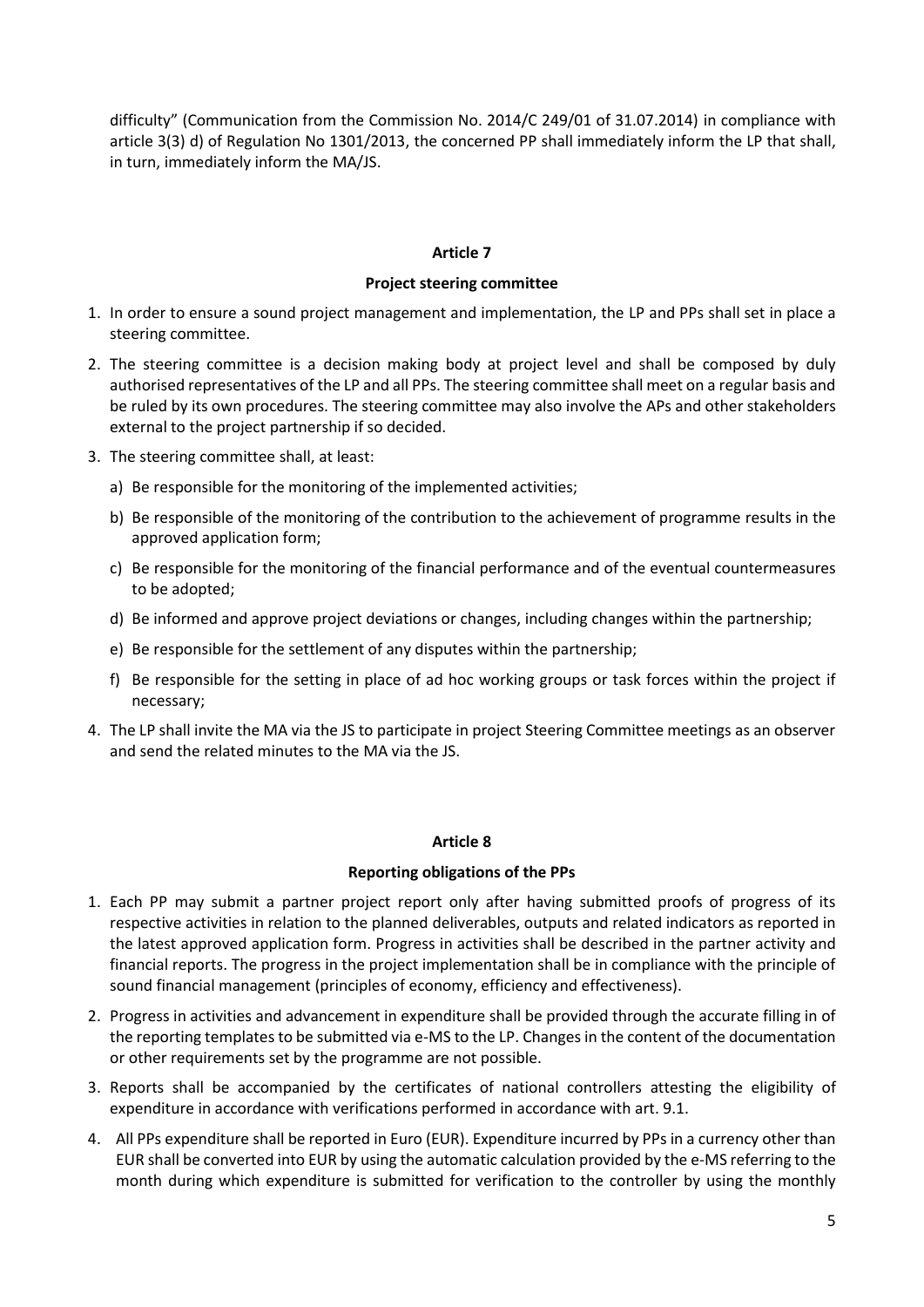accounting exchange rate of the European Commission (published on website: [https://ec.europa.eu/budget/graphs/inforeuro.html\)](https://ec.europa.eu/budget/graphs/inforeuro.html).

- 5. The exchange rate risk is borne by the PP concerned.
- 6. Each PP commits itself in submitting its activity and financial report no later than xxx [to be filled in by the partnership] working days before the deadline set in the subsidy contract for the submission of the progress report by the LP to the MA/JS.
- 7. Requests for postponing the deadline for the submission of the reports and of the requested documentation may be accepted by the LP only in exceptional and duly justified cases. The LP shall submit the request for postponement 5 working days before the deadline reported in the subsidy contract.
- 8. In accordance with art. 6.4 of the subsidy contract, PPs requests for payment verified beforehand by the appointed national controller shall be confirmed by the LP in accordance with art. 5.1 of the present agreement.
- 9. If the LP casts doubts on some expenditure item claimed by a PP, the LP shall clarify the issue with the concerned PP in order to find an agreement. In case the agreement cannot be found, the procedures described in the Implementation Manual 2<sup>nd</sup> call shall be followed.
- 10. Payments not requested in time and in full or not compliant with the payment schedule reported in the subsidy contact or lack of compliance with the goals indicated in the approved application form may make the funds lost.
- 11. LPs and PPs documentation certifying the incurred expenditure may be not accepted in full or in part by the MA/JS following own checks and /or controls or audits performed by other authorities, or if activities and costs in it described reveal being incorrect or not compliant with the legal framework of the present agreement.
- 12. Following the approval of the project progress report by the MA/JS and the transfer of the respective ERDF and IPA II shares to the LP account, the LP shall forward the respective ERDF and IPA II shares to each PP without any delay and in full to their bank accounts.
- 13. With reference to paragraph 8.12 above, the maximum tolerance delay in transferring of funds to the PP(s) by the LP is of xxx [to be filled in by the partnership] working days. In case of unjustified delays in the transfer of ERDF/IPA II funds to the PPs imputable to the LP, the PPs may claim interest rates to be paid by the LP with own resources (i.e.: not to be attributed to the project budget).
- 14. Payments shall not be higher than the amount reported in the request for payment by the LP.
- 15. Without prejudice to the paragraph above, MA transfer of the respective IPA II shares shall compensate the advance payment provided to IPA II PPs at the time of signature of the present agreement within the first two requests for payments submitted by the LP. Further information is provided in the Implementation Manual, 2<sup>nd</sup> call.
- 16. Bank accounts shall be, whenever possible, specific for the project and in EUR currency in order to ensure the registration of all the expenditures and eventual interests generated by the project. Changes of the account number shall be duly notified to the LP.
- 17. Conditions for disbursement of the EU funding by MA as reported in art. 2 paragraphs 4-6 of the subsidy contract shall apply.

# **Article 9**

#### **Verification of expenditure**

1. Each project report and the final project report submitted by the LP to the MA via the JS must be accompanied by certificates confirming the eligibility of expenditure, both at LP and PP level. Certificates attesting the verification of expenditure are issued by the national controllers as referred to in art. 23.4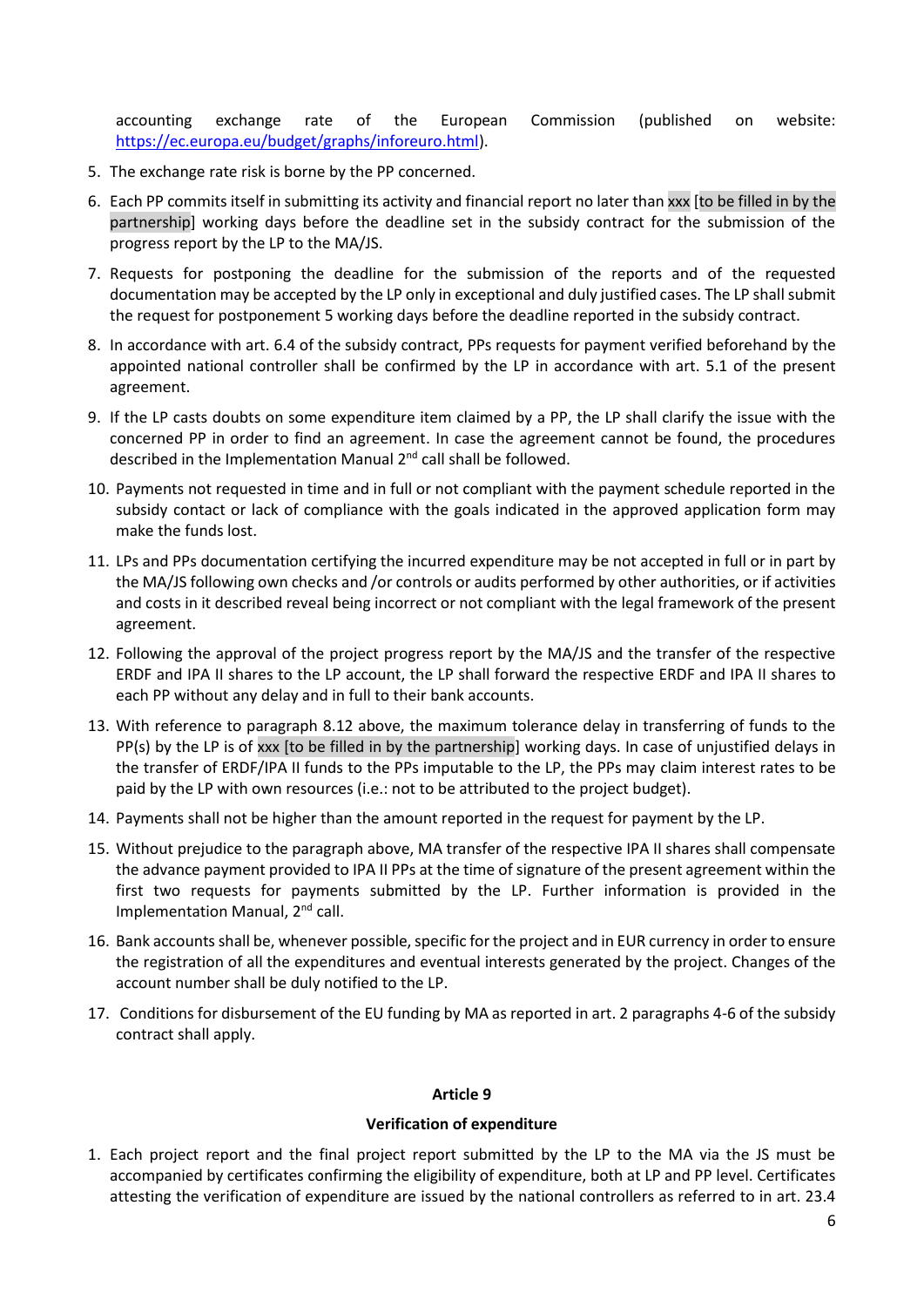of Regulation (EU) No 1299/2013 according to the system set up by each programme Partner State and in compliance with the legal framework in art. 1 of the subsidy contract. Certificates of expenditure shall be accompanied by the compulsory elements presented in the programme Implementation Manual 2<sup>nd</sup> call. The PPs shall deliver all necessary documents in order to enable the LP to fulfil its obligations.

- 2. Information on the controllers in case of decentralized control system including its coordinates updates, must be notified by the LP on behalf of the PPs to the MA via the JS in accordance with the rules of the Implementation Manual 2<sup>nd</sup> call and reported in e-MS.
- 3. National controllers will base their work on the rules provided by each Partner State, the requirements set in the respective EU Regulations, in the programme Implementation Manual 2<sup>nd</sup> call and Manual for Controllers.
- 4. PPs from Partner States with a decentralised control system shall ensure that controllers are selected in accordance with the system set up by the affected Partner State and that they meet the requirements of qualification and independence presented in the programme Implementation Manual 2<sup>nd</sup> call and Manual for Controllers. Furthermore, these PPs acknowledge that the MA reserves the right, after agreement with the national responsible institutions, to require that the controller directly selected by a PP is replaced if considerations, which were unknown when the subsidy contract was signed, cast doubts on the controller's independence or professional standards.

# **Article 10**

# **Changes in the approved operation**

- 1. The list of possible project changes is defined in the subsidy contract and ruled in the Implementation Manual 2<sup>nd</sup> call.
- 2. Budget changes of IPA II PPs can affect the overall IPA II project budget; budget changes of ERDF PPs can affect the overall ERDF project budget.
- 3. The PPs agree not to back out of the project unless there are unavoidable reasons for it. In case one of the PP withdraws from the project, due to valid and justified reasons, the LP will undertake the replacement of the withdrawn partner without any delay.
- 4. Changes in the partnership can take place on condition that source of funding are respected (i.e.: an IPA PP can be replaced by another IPA PP).
- 5. The LP is entitled to exercise the right of withdrawal if implementation of the project becomes impossible caused by circumstances independent from the LP. Such decision shall be approved by the project steering committee. In this case art. 13.6 of the subsidy contract applies.
- 6. In case of changes in the partnership, the present agreement shall be amended accordingly and signed by the entire partnership, including the new LP/PP, if applicable.
- 7. Withdrawn PP must respect obligations set forth in art. 14.1a) and art. 15 of the present agreement.

## **Article 11**

## **Information and publicity, use of outputs and results**

1 . The LP and the PPs shall ensure adequate promotion of the approved operation both towards potential beneficiaries and the general public with a focus on the implemented outputs and achieved results.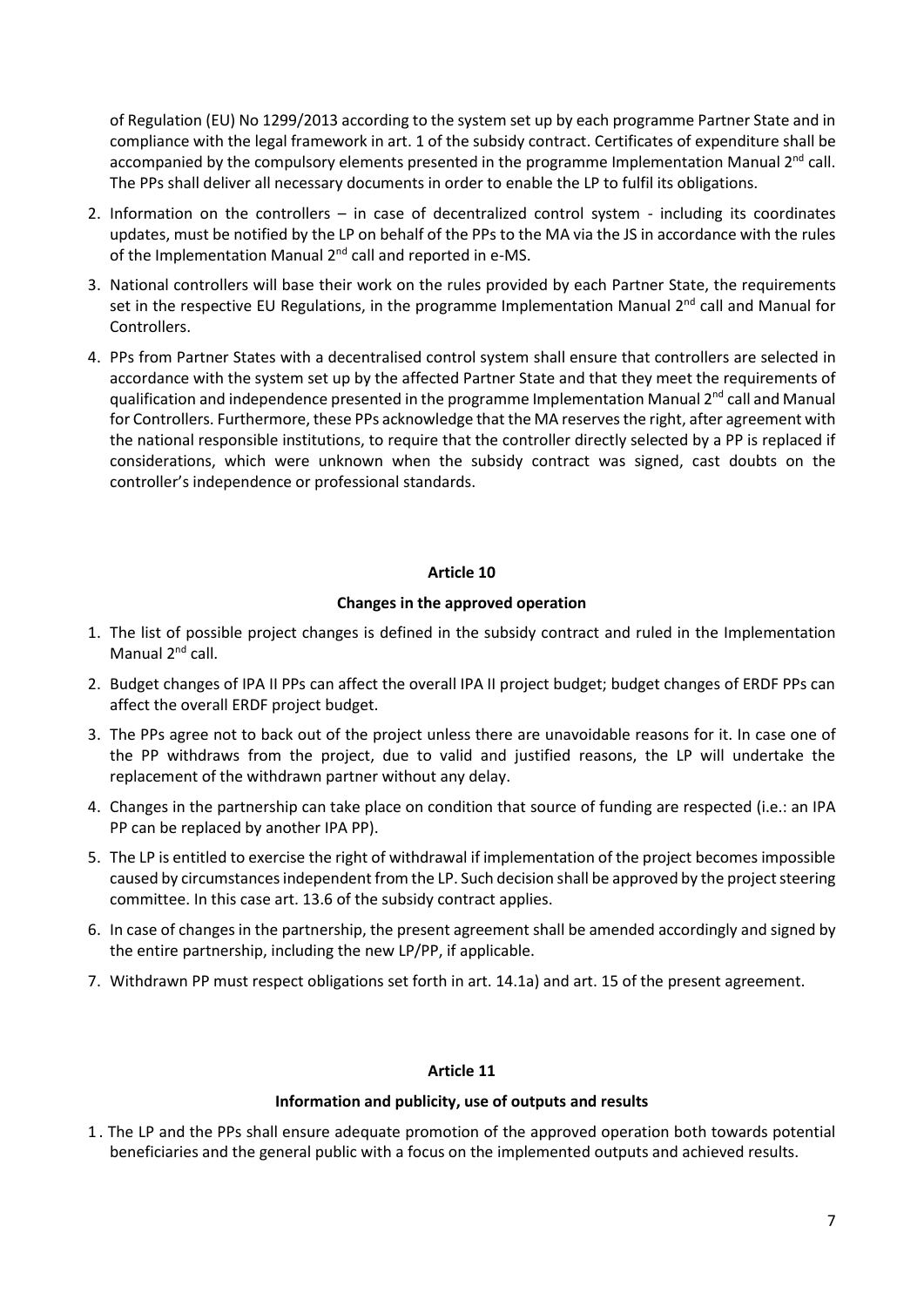- 2 . Each PP shall take full responsibility for the content of any notice, publication, information product or marketing (including presentations at conferences or other public events, steering committee/partnership meetings), which shall include that the project is implemented through the financial support of the ADRION programme and in accordance with Annex XII – paragraph 2.2 of Regulation (EU) No 1303/2013 and with the programme documents. Responsibility shall lie on the affected PP even if communication activities have been implemented by third parties.
- 3 . The MA on behalf of the MC and of other programme promoters at national level is entitled to use the outputs of the project in order to guarantee a wide spreading of the project deliverables and outputs and to make them available to the public. All PPs agree that the outputs are forwarded by the MA or to other programme authorities as well as the Partner States taking part in the programme and that they are allowed to use this material to showcase how the subsidy is used.
- 4 . Each PP is liable in case a third party claims compensation for damages (e.g. due to an infringement of intellectual property rights). The affected PP(s) will indemnify the LP in case the LP suffers any damage because of the content of the publicity and information material.
- 5 . Any notice or publication related to the project made in any form and by any mean, including Internet, shall include a statement according to which it only reflects the author's view and that the programme authorities are not liable for any use that can be made of the information in it included.
- 6 . Each eligible communication content in accordance with paragraphs 2 and 4 above shall comply with all ADRION publicity and branding obligations as described in the Implementation Manual 2<sup>nd</sup> call.

The LP and each PP authorise the programme authorities, including national authorities and the National Contact Points - in accordance with the relevant EC and national rules on personal data protection - to publish, in any and by any means, the following information in accordance with Annex XII of Regulation (EU) No 1303/2013:

- a) The name of the LP and its PPs;
- b) Contact data of project representatives;
- c) The project name;
- d) The summary of the project activities;
- e) The objectives of the project and the subsidy;
- f) The project start and end dates;
- g) The ERDF and IPA II funding and the total eligible cost of the project;
- h) The geographical location of the project implementation;
- i) Abstracts of the progress reports and final report;
- j) Whether and how the project has previously been publicised.
- 7 . Any communication campaign, media appearance or other publicity of the project shall be communicated to the MA/JS for potential website updates or showcases.
- 8 . Each PP shall ensure that outputs and contribution to the achievement of programme results, especially studies and analyses, produced during project implementation shall be made available to the general public free of charge and can be used by all interested persons and organizations in the same way and under the same conditions as by the LP or its PPs.
- 9 . Each PP shall allow the MA the right to use the outputs and results for information and communication actions in respect of the programme. In case there are pre-existing intellectual and industrial property rights, which are made available to the project, these shall be fully respected.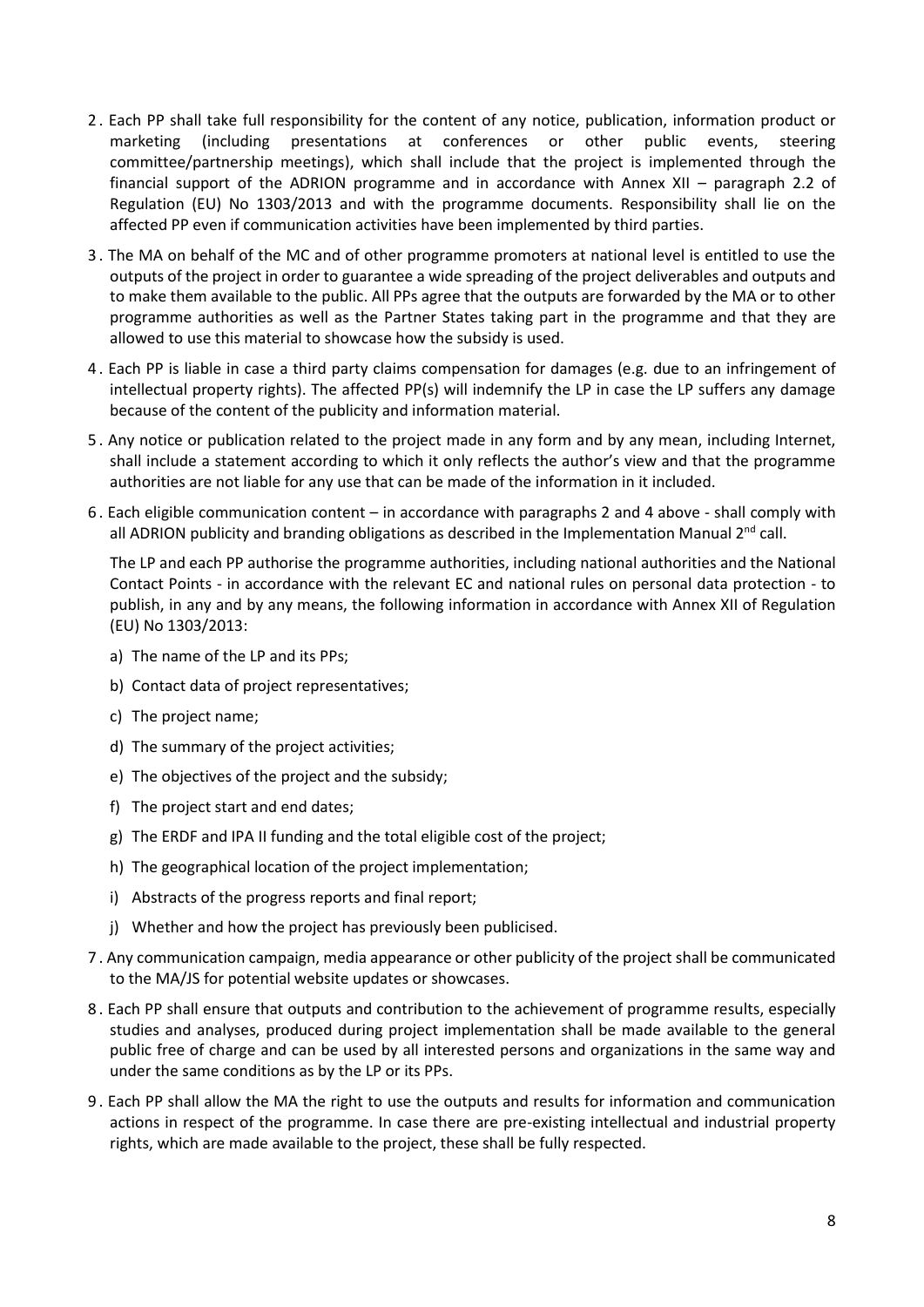## **Cooperation with third parties, assignment, legal succession**

- 1. In case of cooperation with third parties (e.g. concluding sub-contracts) each PP shall remain the sole responsible toward the LP concerning compliance with its obligations as set out in this agreement. APs, if any, cannot be involved as service providers.
- 2. Expenditure incurred by APs, if any, shall be finally borne by any of the PPs or by the LP as reported in the last approved application form in order to be considered as eligible.
- 3. The PPs shall not have the right to assign their rights and obligations under this agreement to other third parties, neither in part nor in whole. Only in exceptional cases and in well-founded circumstances PPs are allowed to assign their duties and rights under this agreement only after prior written consent of the programme bodies and in compliance with the procedure specified in the programme Implementation Manual 2<sup>nd</sup> call.
- 4. In case of legal succession, e.g. when one of the PP changes its legal form, the PP is obliged to transfer all duties under this agreement to the legal successor. The PP shall notify the LP in written form within one month. The legal successor takes over all the responsibilities of the legal predecessor and is financially responsible for any amount unduly paid to it.
- 5. In case of assignment or any form of legal succession of any PP, the PP concerned is obliged to assign all rights and obligations and all project related documents to each and any assignee or legal successor. Related reports to the MA/JS as requested in the programme documents have to be forwarded by the LP.
- 6. In case art. 12.3 applies, the present agreement shall be amended accordingly.

## **Article 13**

## **Liability**

- 1. According to art. 9.1 of the subsidy contract, the LP bears the overall financial and legal responsibility for the project and for the PPs towards the MA and third parties.
- 2. Within the partnership, each party of this agreement shall be liable to the other parties and shall indemnify and hold harmless such other party for and against any liabilities, damages and costs resulting from the non-compliance of its duties and obligations as set forth in this agreement and its annexes or of other legal norms. Eventual repayment of undue funds by the PPs to the LP, for which the LP is liable towards the MA is ruled in art. 15 of the present agreement.
- 3. The LP shall assume sole liability towards third parties, including liability for damage or injury of any kind sustained by them while the project is being carried out as stipulated in art. 9 of the subsidy contract. The LP is entitled to subrogate against the PP that caused the damage. The PP causing damage shall be liable to the LP therefore.
- 4. The LP and PPs accept that the MA cannot be under any circumstances or for any reason whatsoever held liable for damage or injury sustained by the staff or property of the LP or any PP while the project is being carried out. No claims can be accepted by the MA for compensation or increases in payment in connection with such damage or injury.
- 5. No party shall be held liable for not complying with obligations ensuing from this agreement in case of force majeure as described in art. 24 of this agreement.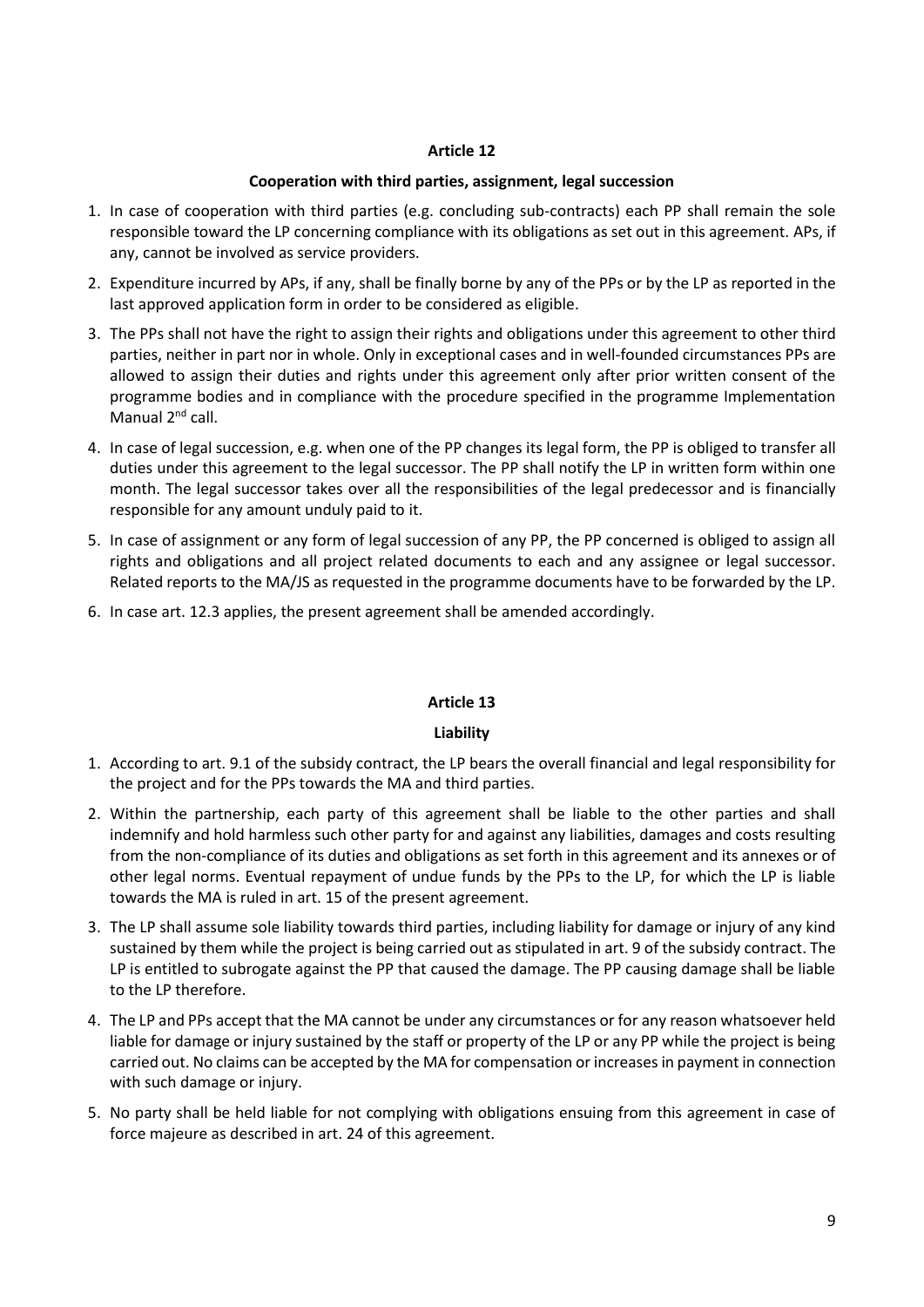#### **Financial controls and audits**

- 1. For audit purposes the LP and each PP shall:
	- a) Retain all files, documents and data about the project in accordance with art. 23.3 of the present agreement. In case of State Aid granted according to *de minimis*, all related files, documents and data must be kept and be available for a period of 10 fiscal years from the date on which the aid was granted. The files, documents and data should be kept either in original or as certified copies on commonly used data media safely and orderly; other possible longer statutory retention period – as might be stated by national law – shall remain unaffected;
	- b) Enable the responsible auditing bodies of the European Union the European Commission, the European Anti-Fraud Office (OLAF), the European Court of Auditors (ECA) - and of the Partner State concerned, as well as the Audit Authority, MA/JS and the Certifying Authority to audit the proper use of funds; the responsible auditing bodies can arrange that audits are carried out by authorized persons. The LP and PPs shall be notified in due time about any audit to be carried out.
	- c) Give the above mentioned authorities any information they request about the project;
	- d) Give them access to the accounting books and accounting documents and other documentation related to the project, whereby the auditing bodies decide on this relation;
	- e) Give them access to business premises during the ordinary business hours and also beyond these hours by arrangement and allow them to carry out checks related to the project;
	- f) Provide the LP with any information needed related to such an audit with no delay.
- 2. The provisions set for audits of the previous paragraphs remain applicable to the withdrawn PP which shall bear financial responsibility for the implemented activities, including the responsibility for repayment of the amount unduly paid in line with art. 15 of this agreement.
- 3. If, as a result of the controls and audits any expenditure is considered non eligible according to the regulatory framework as in art. 1 of the subsidy contract, the procedure described in art. 15 of this agreement shall apply.

## **Article 15**

## **Irregularities, repayment and recovery of the EU funds**

- 1. If the MA/JS based on the provisions of the Subsidy Contract requests the repayment of the contribution from the EU Funds (ERDF; IPA II, or both) already transferred to the LP, due to irregularity or withdrawal from the Subsidy Contract, every PP is obliged to transfer its portion of undue paid out amount to the LP in compliance with art. 27(2) of Regulation (EU) No 1299/2013. The LP shall ask in writing the PP(s) concerned to repay the EU Funds unduly paid. When possible, the repayment amount will be offset against the next payment of the MA to the LP or, where applicable, remaining payments can be suspended.
- 2. In case repayment is deemed as necessary, this repayment is due within one month following the date of the letter by which the MA asserts the repayment claim to the LP. The LP shall be entitled to set an internal deadline to the concerned PPs in order to meet the MA requests. The amount repayable shall be subject to interest according to art. 13.3 of the subsidy contract. Further provisions of the subsidy contract shall apply by analogy.
- 3. In case the PP does not repay the LP the irregular amounts by the set deadline, the LP informs the MA without delay in written form and within the deadline for repayment. In duly justified cases, the MA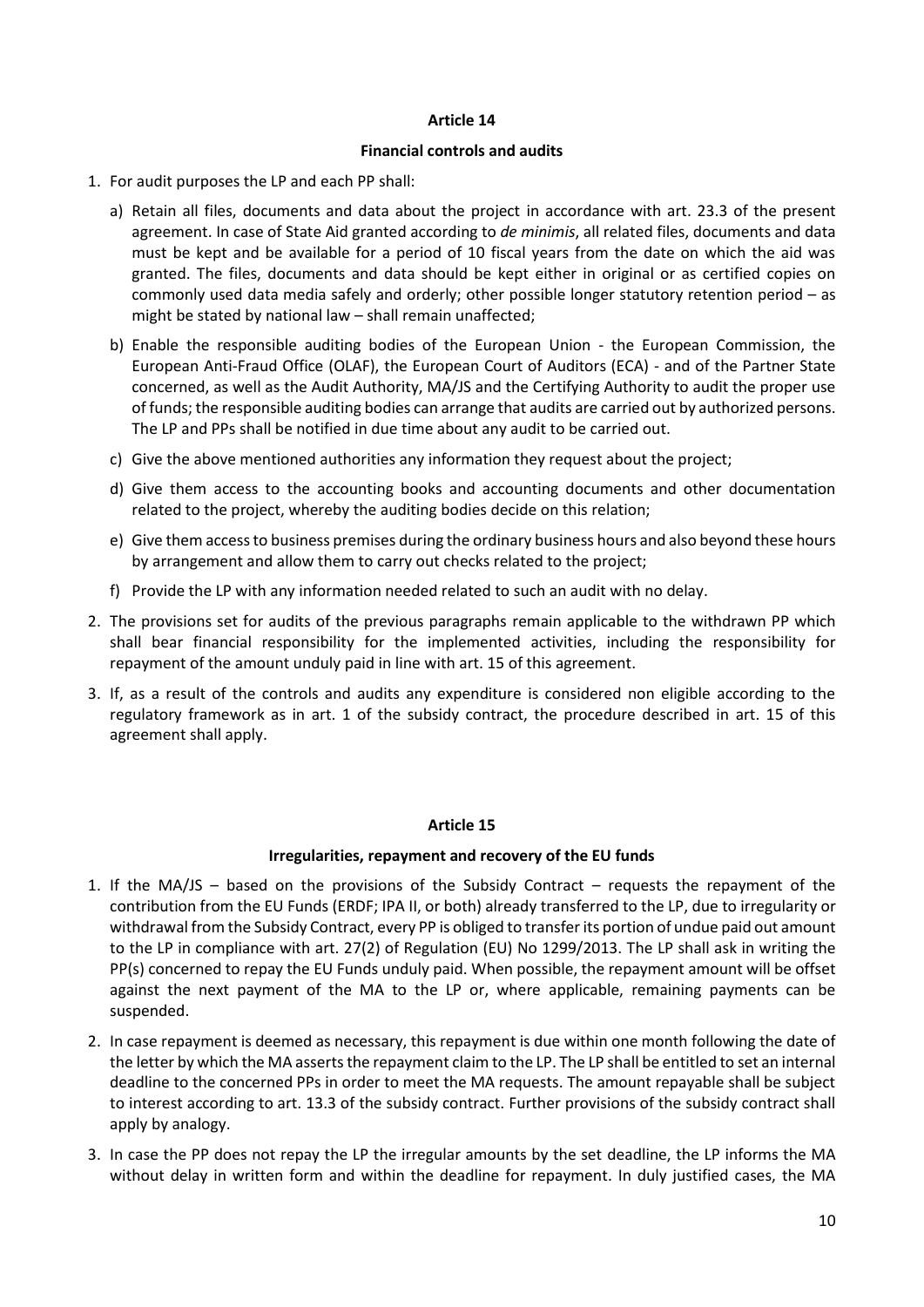informs the Partner State, on whose territory the PP concerned is located in order to recover the unduly paid amounts from this Partner State.

- 4. After the reimbursement made by the Partner State concerned, it holds the right to secure repayment from the PP located on its territory, if necessary through legal action. For this purpose, the MA/JS and the LP shall assign their rights arising from the Subsidy Contract and the present agreement to the Partner State in question.
- 5. In case no PP can be held responsible for the request for repayment, the amount to be repaid shall be apportioned between all PPs pro rata to their project budget share.
- 6. Bank charges incurred by the repayment of amounts due to the MA via the LP shall be borne entirely by the concerned PP(s).
- 7. In case the PP affected by undue payment has also received national contribution to the project part, the corresponding national contribution shall be repaid to the responsible national body.
- 8. In case factors behind the recovery procedure show violation of the subsidy contract, the MA shall consider the termination of the contract as last resort. In any case the LP and PPs shall be heard before taking a final decision on the termination of the contract.

# **Article 16**

# **Conflict of interests**

- 1. In this Agreement, the conflict of interests represents any circumstances that have affected or may affect the execution of the Agreement by the Parties, in an objective and impartial manner. Such circumstances may result from economic interests, political or national preferences or family connections.
- 2. The Parties are obliged to take all necessary measures in order to avoid any conflict of interests and to keep each other informed without delay on any circumstances that have generated or may generate such conflict. Any conflict of interests that arises during the implementation shall be immediately notified by the LP to the JS/MA, which reserve the right to verify such circumstances and take the appropriate measures, where necessary.

# **Article 17**

# **Decommitment of project budget**

- 1. In accordance with art. 14 of the subsidy contract, the MA is entitled to reduce the project budget and the corresponding contribution from the EU funds in case decommitment at programme level applies.
- 2. If decommitment of funds applies, the PPs agree that the deduction of funds shall be imputed to those PPs which have contributed to the decommitment of funds unless differently decided by the MC. Deduction of funds shall be done in a way not to jeopardize the future involvement of those PPs in the project and their implementation of activities.

**Article 18**

# **Advance payment**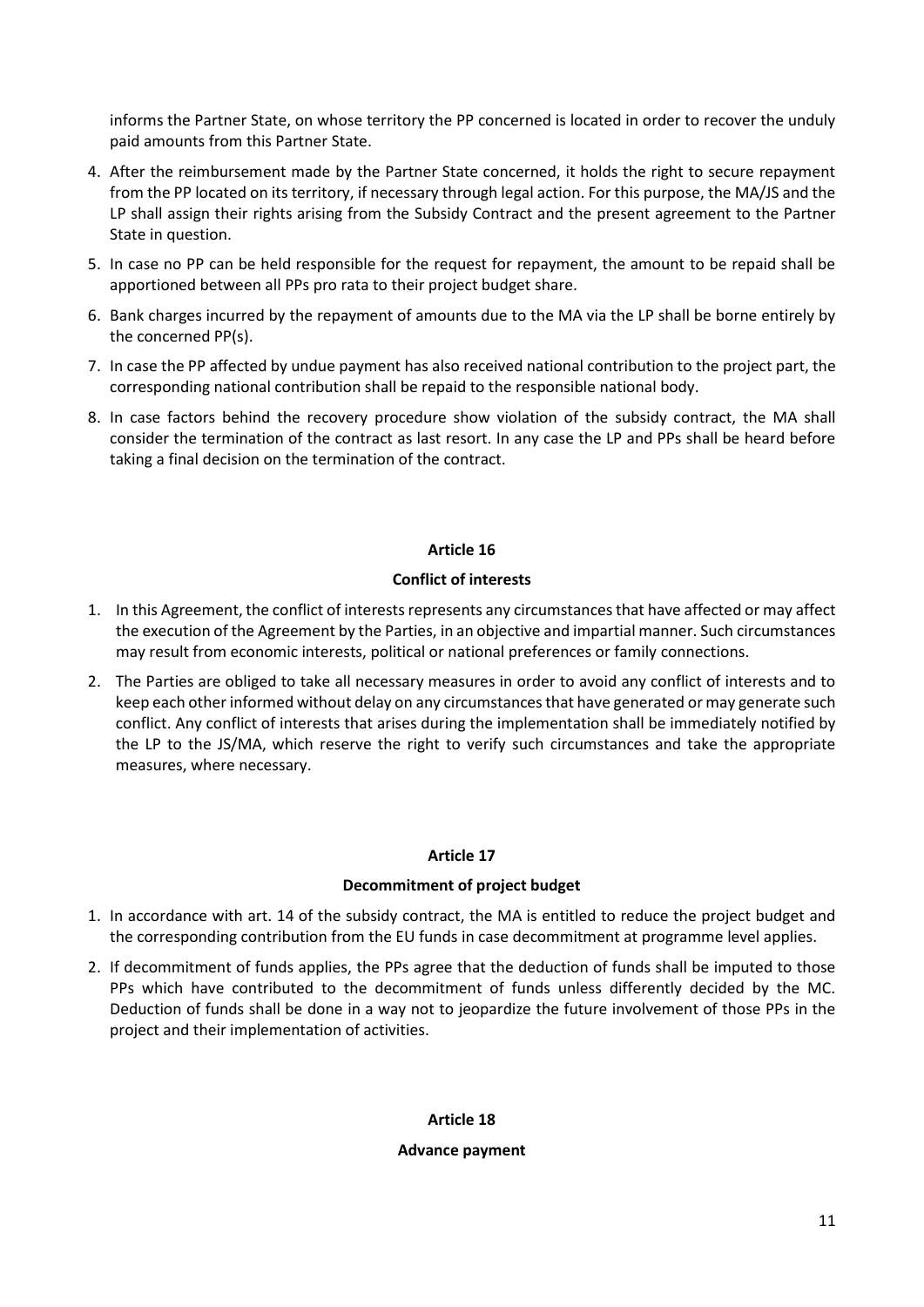1. After having signed the present agreement, IPA II PPs shall receive a pre-financing up to 10% of their IPA II request of co-financing upon condition that the amount is under MA availability.

Advance payment shall be paid by the MA to the LP which shall transfer to the affected PPs without delay and in full in accordance with art. 8.14.

- 2. The advance payment shall be compensated, in equal shares, with the first two requests for payment submitted by the LP. Further information is provided in the Implementation Manual, 2nd call.
- 3. In case the submitted requests for payment do not reach the advanced amount, the MA shall further enquire in order to adopt the necessary steps.

# **Article 19**

# **Durability of operation, ownership, use of outputs and contribution to the achievement of programme results**

- 1. Ownership, title, industrial and intellectual property rights in the use of project outputs, reports and other documents relating to them shall, depending on the applicable national law, vest in the LP and/or its PPs.
- 2. The ownership of outputs having the character of investments in infrastructure or productive investments realized within the project must remain with the concerned LP and/or PP(s) according to the timeframe as well as under the conditions set in art. 71 of Regulation (EU) No 1303/2013.
- 3. In case of joint ownership, the following specific provisions apply:

xxx [to be filled in by the partnership].

- 4. Each PP shall inform the programme authorities via the LP if any of the conditions in previous paragraph 2 are not met. Unduly paid EU contribution in proportion to the period for which the requirements have not been fulfilled shall be recovered by MA.
- 5. Each PP shall respect all applicable rules and the basic principles related to competition law as well as the principles of equal treatment and transparency within the meaning of the funding regulations and it shall ensure that no undue advantage, i.e. the granting of any advantage that would undermine the basic principles and political objectives of the funding regime, is given to anybody.
- 6. Each PP shall ensure that any income generated by the intellectual property rights shall be managed in compliance with the applicable EU, national and programme rules on revenues and state aid.

## **Article 20**

## **Revenues**

- 1. Earnings generated during the project implementation through the sales of products and merchandise, participation fees or any other provisions of services against payment must be deducted from the amount of costs incurred by the project in line with art. 61 of Regulation (EU) 1303/2013 and stipulations in the programme Implementation Manual 2<sup>nd</sup> call. The LP undertakes to contractually forward these stipulations to its PPs.
- 2. The LP and each PP are responsible for keeping account and documenting all revenues generated within the project implementation for control purposes.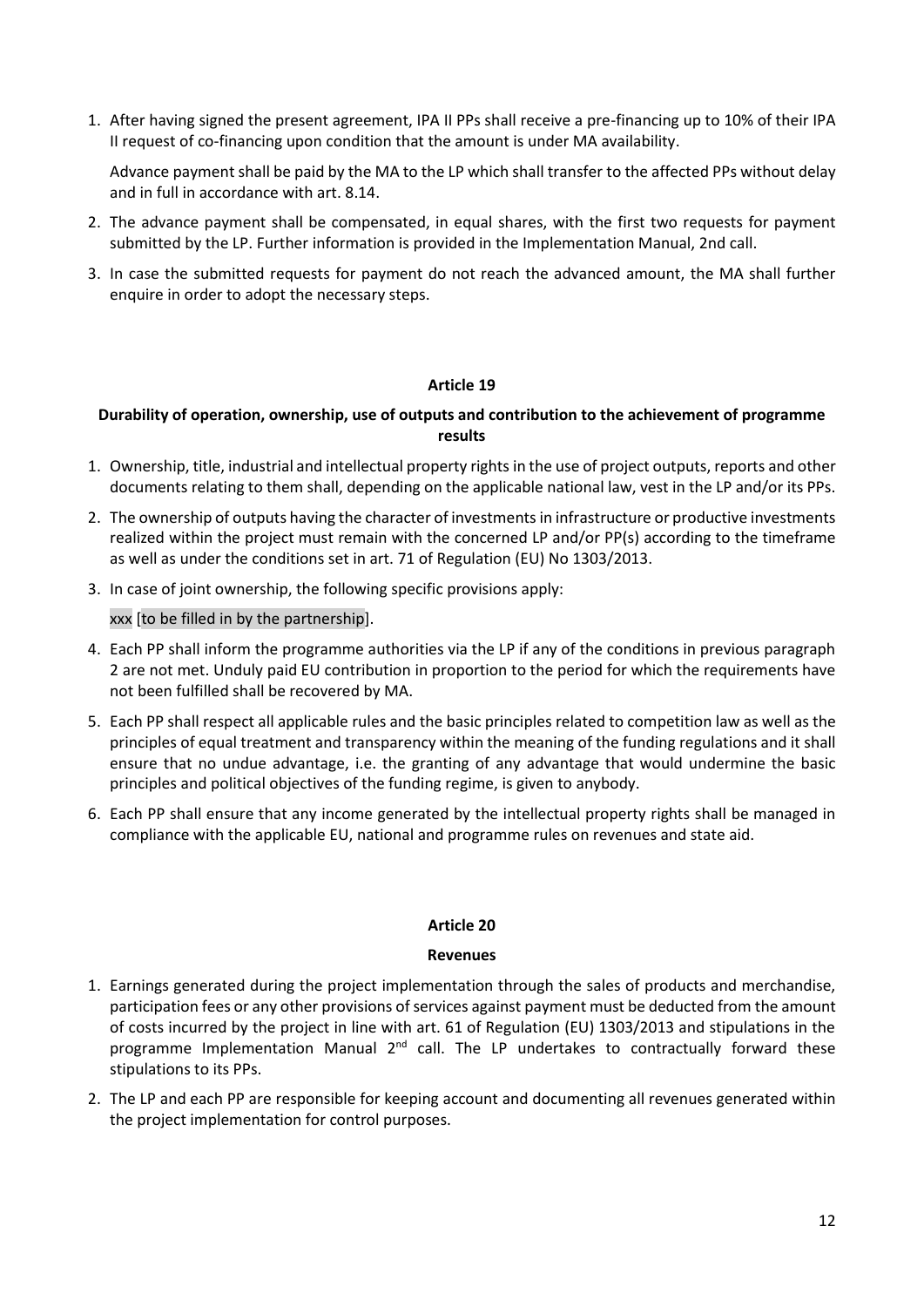## **Confidentiality**

1. The LP and PPs shall adopt measures to ensure the confidential nature of information exchanged with the programme authorities and within the partnership. They shall not disseminate information, pass it on to third parties or use it without prior written consent of the LP and the participant that provided the information.

## **Article 22**

## **Working language**

- 1. The programme language is English and all communications to the MA/JS by the LP and related documentation shall be in English language.
- 2. The present agreement shall be finalized in English.
- 3. All documentation produced thanks to the EU contribution must be drafted in English.

# **Article 23**

# **Duration and right of termination**

- 1. The duration of the project is provided in the latest version of the application form.
- 2. This agreement shall take effect on the date on which it is signed by all the participants. It shall remain in force until the LP has discharged in full its obligations arising from the subsidy contract towards the MA/JS.
- 3. All relevant provisions of this agreement necessary for the fulfilment of the archiving and audit obligations shall remain in force until the end of a two-year period started from 31 December following the submission of the accounts in which the final expenditure of the completed project is included. The MA/JS will inform the LP about the beginning of the mentioned two-year period.
- 4. If there is a non-resolved dispute between any of the participants arising from the implementation of the project, this agreement shall remain in force until the case is settled by the competent body.
- 5. The administrative obligations related to the project closure as specified in the programme documents shall take place after the scheduled project closure in a time span no longer than three months after the project ending date.

## **Article 24**

## **Force majeure**

1. Force majeure shall mean any unforeseeable and exceptional event affecting the fulfilment of any obligation under this agreement, which is beyond the control of the LP and PPs and cannot be overcome despite their reasonable endeavours (e.g. substantial changes due to changes in political or financial terms). Any default of a product or service or delays in making them available for the purpose of performing this contract and affecting the project performance, including, for instance, anomalies in the functioning or performance of product or services, labour disputes or financial difficulties do not constitute force majeure.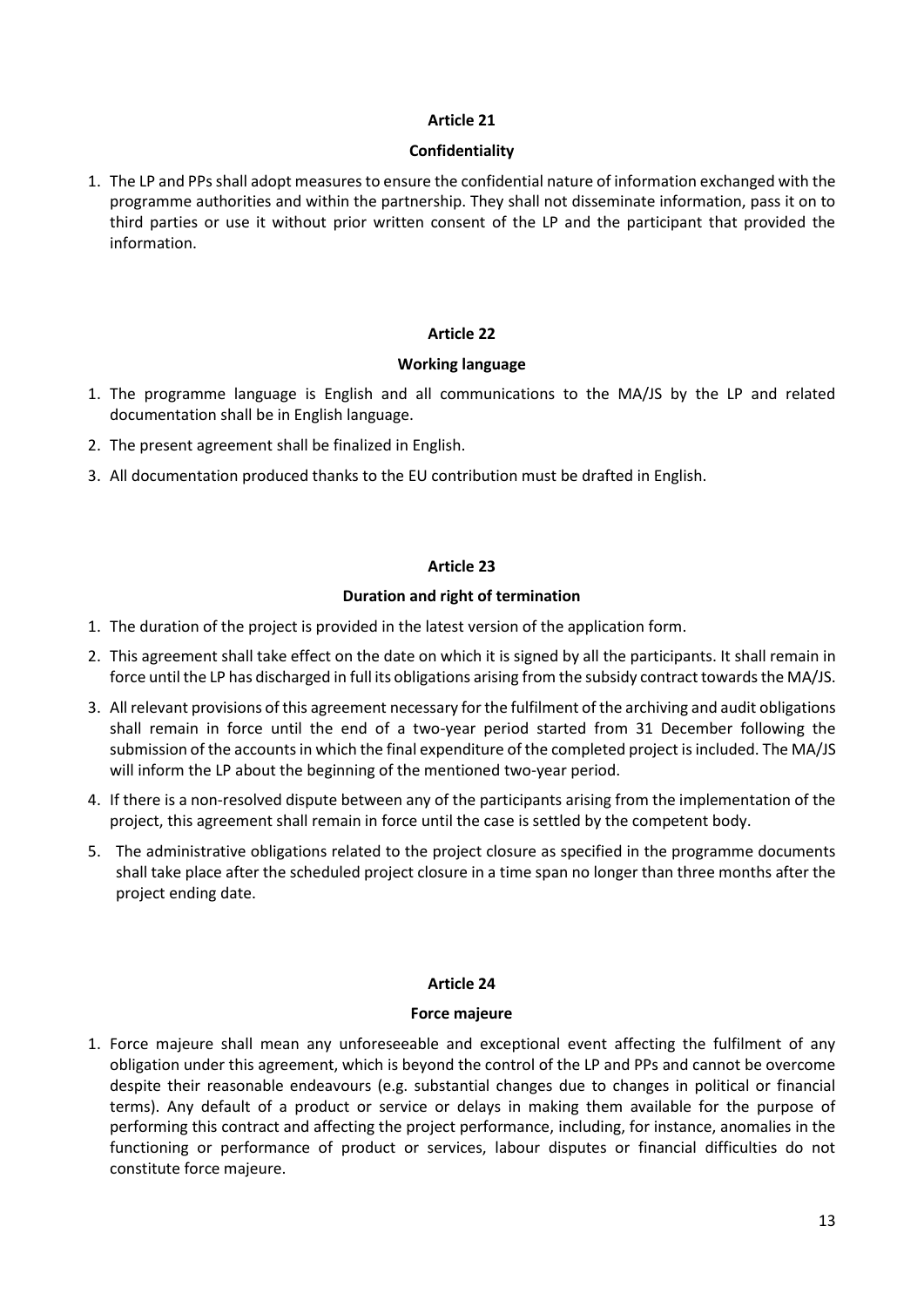- 2. If the LP or PPs are subject to force majeure liable to affect the fulfilment of its/their obligations under this agreement, the LP shall notify the MA via the JS without delay, stating the nature, likely duration and foreseeable effects.
- 3. Neither the LP or PPs shall be considered to be in breach of their obligations to execute the project if it has been prevented from complying by force majeure. Where LP or PPs cannot fulfil their obligations to execute the project due to force majeure, grant for accepted eligible expenditure occurred may be made only for those activities which have actually been executed up to the date of the event identified as force majeure. All necessary measures shall be taken to limit damage to the minimum.

# **Applicable law**

- 1. This agreement is governed by the [law of the LP's country], being the law of the country where the LP is located. The law of xxx [country where the LP is located] shall apply to all legal relations arising in connections with this agreement.
- 2. This Partnership Agreement is concluded in English. In case of a translation of this agreement and its annexes into another language than English, the English version shall prevail.

# **Article 26**

## **Concluding provisions**

- 1. Any amendments to this agreement shall be in written form, agreed and signed by all the participants.
- 2. Amendments and supplements to the present agreement and any waiver of the requirement of the written form must be in written form and have to be indicated as such. The LP shall notify to the MA/JS of any amendment or supplement of the present agreement.
- 3. If any provision in this agreement should be wholly or partly ineffective, the remaining provisions remain binding for the LP and PPs. In this case the LP and PPs undertake to replace the ineffective provision by an effective one which comes as close as possible to the purpose of the ineffective one.
- 4. In case of situations that are not ruled by this agreement, the parties agree to find a joint solution.
- 5. In case of modification of provisions mentioned in art. 1 of the subsidy contract, the LP and all PPs ensure that updated rights and obligations derived thereof shall apply.
- 6. The LP and all the PPs shall irrevocably choose domicile at their addresses stated in the partner section of the application form (Annex 1 to this agreement) where any official notifications can be lawfully served.
- 7. Any change of domicile shall be forwarded by the concerned PP to the LP within 15 days following the change.
- 8. The present agreement must be signed by the LP and all PPs and evidence of the occurred signature has to be provided at the latest within two months after the entering into force of the subsidy contract between the MA and the LP. The MA reserves the right to check the partnership agreement in order to verify that it has been signed and that it is in conformity with the minimum requirements as provided for in art. 9.3 of the subsidy contract and as set by the template of partnership agreement made available by the programme.
- 9. Any costs, fees or taxes not eligible or any other duties arising from the conclusion or the implementation of this agreement shall be borne by the LP and PPs.